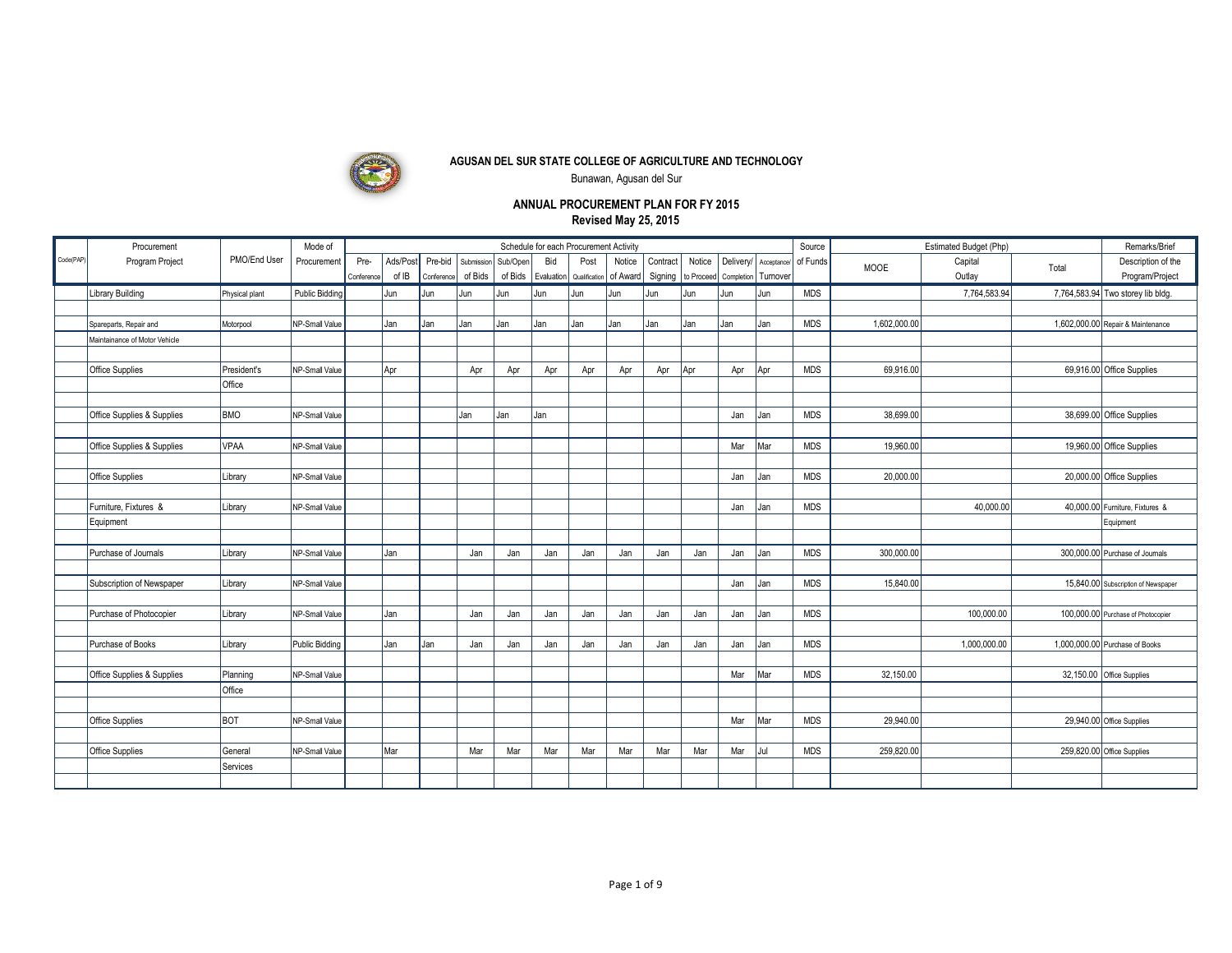

Bunawan, Agusan del Sur

|           | Procurement                 |                      | Mode of        |            |          |            |            |          |     | Schedule for each Procurement Activity          |        |                    |        |            |             | Source     |             | Estimated Budget (Php) |       | Remarks/Brief                 |
|-----------|-----------------------------|----------------------|----------------|------------|----------|------------|------------|----------|-----|-------------------------------------------------|--------|--------------------|--------|------------|-------------|------------|-------------|------------------------|-------|-------------------------------|
| Code(PAP) | Program Project             | PMO/End User         | Procurement    | Pre-       | Ads/Post | Pre-bid    | Submission | Sub/Open | Bid | Post                                            | Notice | Contract           | Notice | Deliverv/  | Acceptance/ | of Funds   | <b>MOOE</b> | Capital                | Total | Description of the            |
|           |                             |                      |                | Conference | of IB    | Conference | of Bids    |          |     | of Bids   Evaluation   Qualification   of Award |        | Signing to Proceed |        | Completion | Turnover    |            |             | Outlay                 |       | Program/Project               |
|           | Office Supplies             | Supply               | NP-Small Value |            |          |            |            |          |     |                                                 |        |                    |        | Feb        | Feb         | <b>MDS</b> | 42,745.00   |                        |       | 42,745.00 Office Supplies     |
|           |                             | Office               |                |            |          |            |            |          |     |                                                 |        |                    |        |            |             |            |             |                        |       |                               |
|           |                             |                      |                |            |          |            |            |          |     |                                                 |        |                    |        |            |             |            |             |                        |       |                               |
|           | Office Supplies             | Accounting           | NP-Small Value |            |          |            |            |          |     |                                                 |        |                    |        | Jan        | Jan         | <b>MDS</b> | 29,991.10   |                        |       | 29,991.10 Office Supplies     |
|           |                             | Office               |                |            |          |            |            |          |     |                                                 |        |                    |        |            |             |            |             |                        |       |                               |
|           |                             |                      |                |            |          |            |            |          |     |                                                 |        |                    |        |            |             |            |             |                        |       |                               |
|           | Office Supplies             | <b>COA</b>           | NP-Small Value |            |          |            |            |          |     |                                                 |        |                    |        |            |             | <b>MDS</b> | 43,965.85   |                        |       | 43,965.85 Office Supplies     |
|           |                             |                      |                |            |          |            |            |          |     |                                                 |        |                    |        |            |             |            |             |                        |       |                               |
|           | Office Supplies             | <b>Budget Office</b> | NP-Small Value |            | Mar      |            | Mar        | Mar      | Mar | Mar                                             | Mar    | Mar                | Mar    | Mar        | Jul         | <b>MDS</b> | 30,000.00   |                        |       | 30,000.00 Office Supplies     |
|           |                             |                      |                |            |          |            |            |          |     |                                                 |        |                    |        |            |             |            |             |                        |       |                               |
|           |                             |                      |                |            |          |            |            |          |     |                                                 |        |                    |        |            |             |            |             |                        |       |                               |
|           | Office Equipment            | <b>Budget Office</b> | NP-Small Value |            |          |            | Mar        | Mar      | Mar | Mar                                             | Mar    | Mar                | Mar    | Mar        | Mar         | <b>MDS</b> |             | 96,000.00              |       | 96,000.00 Office Equipment    |
|           |                             |                      |                |            |          |            |            |          |     |                                                 |        |                    |        |            |             |            |             |                        |       |                               |
|           | Office Supplies             | Iieis                | NP-Small Value |            |          |            |            |          |     |                                                 |        |                    |        | Feb        | Jun         | <b>MDS</b> | 30,003.05   |                        |       | 30,003.05 Office Supplies     |
|           |                             |                      |                |            |          |            |            |          |     |                                                 |        |                    |        |            |             |            |             |                        |       |                               |
|           | Office Supplies & Equipment | lie.                 | NP-Small Value |            |          |            |            |          |     |                                                 |        |                    |        | Mar        | Mar         | <b>MDS</b> | 29,999.75   |                        |       | 29,999.75 Office Supplies     |
|           | Other Supplies and          | lıE.                 | NP-Small Value |            |          |            | Oct        | Oct      | Oct | Oct                                             | Oct    | Oct                | Oct    | Oct        | Oct         | <b>MDS</b> | 127,000.00  |                        |       | 127,000.00 Other Supplies and |
|           | Materials                   |                      |                |            |          |            |            |          |     |                                                 |        |                    |        |            |             |            |             |                        |       | Materials                     |
|           |                             |                      |                |            |          |            |            |          |     |                                                 |        |                    |        |            |             |            |             |                        |       |                               |
|           | Office Supplies             | lia.                 | NP-Small Value |            |          |            |            |          |     |                                                 |        |                    |        | Feb        | Feb         | <b>MDS</b> | 29,954.25   |                        |       | 29,954.25 Office Supplies     |
|           |                             |                      |                |            |          |            |            |          |     |                                                 |        |                    |        |            |             |            |             |                        |       |                               |
|           | Office Supplies             | Reproduction         | NP-Small Value |            | Jan      |            | Jan        | Jan      | Jan | Jan                                             | Jan    | Jan                | Jan    | Jan        | Jan         | <b>MDS</b> | 192.524.80  |                        |       | 192,524.80 Office Supplies    |
|           |                             | (Supply)             |                |            |          |            |            |          |     |                                                 |        |                    |        |            |             |            |             |                        |       |                               |
|           |                             |                      |                |            |          |            |            |          |     |                                                 |        |                    |        |            |             |            |             |                        |       |                               |
|           | Office Supplies             | Reproduction         | NP-Small Value |            | l Mar    |            | Mar        | Mar      | Mar | Mar                                             | Mar    | Mar                | Mar    | Mar        | Mar         | <b>MDS</b> | 99,939.00   |                        |       | 99,939.00 Office Supplies     |
|           |                             | (OP)                 |                |            |          |            |            |          |     |                                                 |        |                    |        |            |             |            |             |                        |       |                               |
|           |                             |                      |                |            |          |            |            |          |     |                                                 |        |                    |        |            |             |            |             |                        |       |                               |
|           | Office Supplies             | Research &           | NP-Small Value |            |          |            |            |          |     |                                                 |        |                    |        | Jan        | Jan         | <b>MDS</b> | 16,810.00   |                        |       | 16,810.00 Office Supplies     |
|           |                             | Extension            |                |            |          |            |            |          |     |                                                 |        |                    |        |            |             |            |             |                        |       |                               |
|           |                             |                      |                |            |          |            |            |          |     |                                                 |        |                    |        |            |             |            |             |                        |       |                               |
|           | Office Supplies             | Registrar            | NP-Small Value |            | Feb      |            | Feb        | Feb      | Feb | Feb                                             | Feb    | Feb                | Feb    | Feb        | Jun         | <b>MDS</b> | 30,421.00   |                        |       | 30,421.00 Office Supplies     |
|           |                             |                      |                |            |          |            |            |          |     |                                                 |        |                    |        |            |             |            |             |                        |       |                               |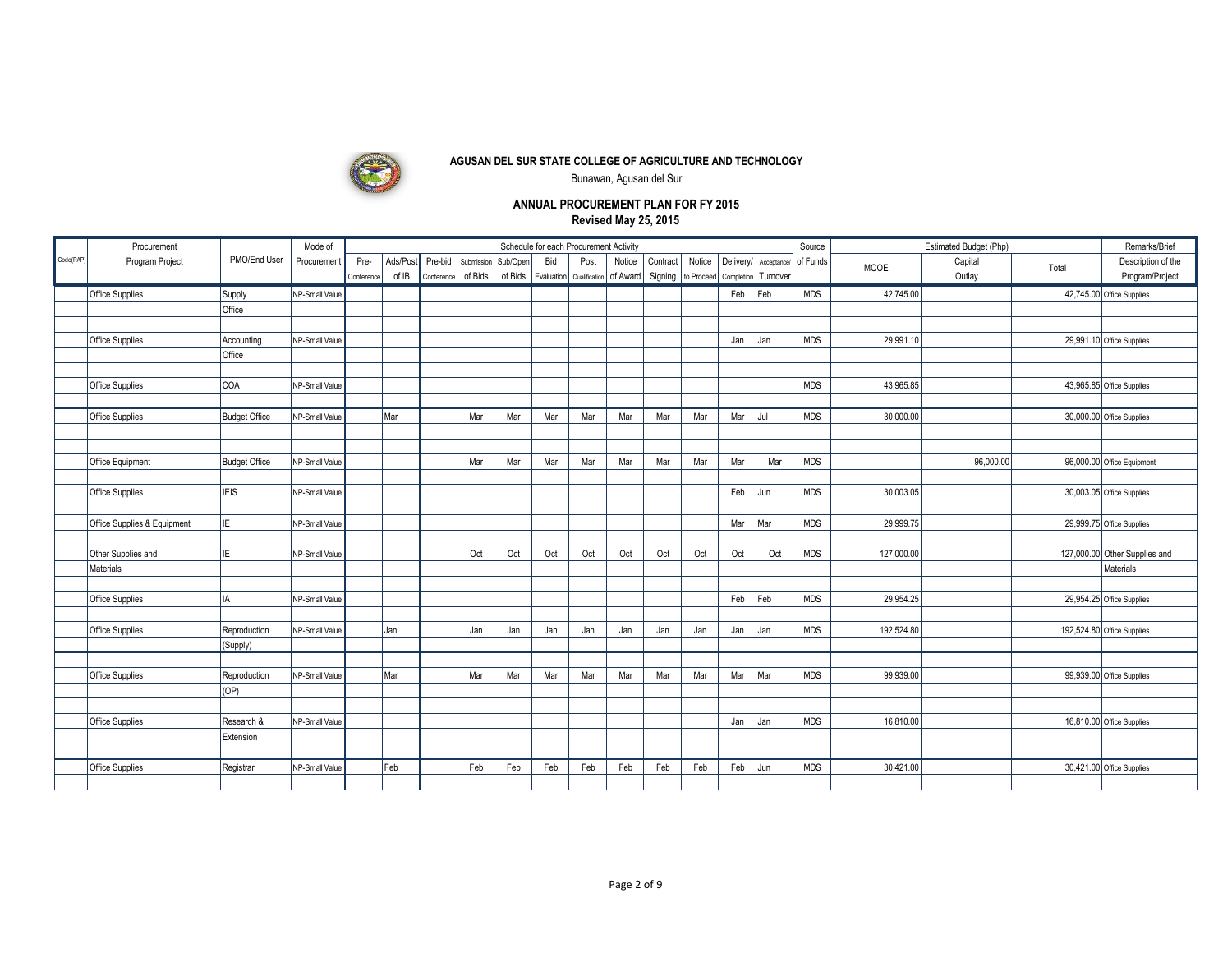

Bunawan, Agusan del Sur

|           | Procurement                 |                 | Mode of        |            |          |            |            |          |            | Schedule for each Procurement Activity |          |          |            |            |             | Source     |             | Estimated Budget (Php) |                     | Remarks/Brief               |
|-----------|-----------------------------|-----------------|----------------|------------|----------|------------|------------|----------|------------|----------------------------------------|----------|----------|------------|------------|-------------|------------|-------------|------------------------|---------------------|-----------------------------|
| Code(PAP) | Program Project             | PMO/End User    | Procurement    | Pre-       | Ads/Post | Pre-bid    | Submission | Sub/Open | Bid        | Post                                   | Notice   | Contract | Notice     | Deliverv/  | Acceptance/ | of Funds   | <b>MOOE</b> | Capital                | Total               | Description of the          |
|           |                             |                 |                | Conference | of IB    | Conference | of Bids    | of Bids  | Evaluation | Qualification                          | of Award | Signing  | to Proceed | Completion | Turnover    |            |             | Outlay                 |                     | Program/Project             |
|           | Office Equipment            | Registrar       | NP-Small Value |            | Feb      |            | Feb        | Feb      | Feb        | Feb                                    | Feb      | Feb      | Feb        | Feb        | Feb         | <b>MDS</b> |             | 145,750.00             |                     | 145,750.00 Office Equipment |
|           |                             |                 |                |            |          |            |            |          |            |                                        |          |          |            |            |             |            |             |                        |                     |                             |
|           | Office Supplies & Equipment | Clinic          | NP-Small Value |            | May      |            | May        | May      | May        | May                                    | May      | May      | Mav        | Mav        | May         | <b>MDS</b> | 215,000.00  |                        |                     | 215,000.00 Office Supplies  |
|           |                             |                 |                |            |          |            |            |          |            |                                        |          |          |            |            |             |            |             |                        |                     |                             |
|           | Office Supplies             | Guidance Office | NP-Small Value |            | Jan      |            | Jan        | Jan      | Jan        | Jan                                    | Jan      | Jan      | Jan        | Jan        | Jan         | <b>MDS</b> | 81,185.00   |                        |                     | 81,185.00 Office Supplies   |
|           | office Equipment            | Guidance Office | NP-Small Value |            | Jan      |            | Jan        | Jan      | Jan        | Jan                                    | Jan      | Jan      | Jan        | Jan        | Jan         | <b>MDS</b> |             | 15,000.00              | 15,000.00 Netbook   |                             |
|           |                             |                 |                |            |          |            |            |          |            |                                        |          |          |            |            |             |            |             |                        |                     |                             |
|           | Office Supplies             | losa            | NP-Small Value |            | May      |            | May        | May      | May        | May                                    | May      | May      | May        | May        | May         | <b>MDS</b> | 75,000.00   |                        |                     | 75,000.00 Office Supplies   |
|           |                             |                 |                |            |          |            |            |          |            |                                        |          |          |            |            |             |            |             |                        |                     |                             |
|           | office Equipment            | OSA             | NP-Small Value |            | May      |            | May        | May      | May        | May                                    | May      | May      | May        | May        | May         | <b>MDS</b> |             | 51,000.00              |                     | 51,000.00 Office Equipment  |
|           |                             |                 |                |            |          |            |            |          |            |                                        |          |          |            |            |             |            |             |                        |                     |                             |
|           | Office Equipment            | Іміs            | NP-Small Value |            |          |            |            |          |            |                                        |          |          |            | Jan        | Jan         | <b>MDS</b> |             | 23,450.00              |                     | 23,450.00 Office Equipment  |
|           |                             |                 |                |            |          |            |            |          |            |                                        |          |          |            |            |             |            |             |                        |                     |                             |
|           | Office Equipment            | <b>IEIS</b>     | NP-Small Value |            | Jan      |            | Jan        | Jan      | Jan        | Jan                                    | Jan      | Jan      | Jan        | Jan        | Jan         | <b>MDS</b> |             | 75,000.00              |                     | 75,000.00 Office Equipment  |
|           | Office Equipment            | Registrar       | NP-Small Value |            | Jan      |            | Jan        | Jan      | Jan        | Jan                                    | Jan      | Jan      | Jan        | Jan        | Jan         | <b>MDS</b> |             | 74,250.00              |                     | 74,250.00 Office Equipment  |
|           |                             |                 |                |            |          |            |            |          |            |                                        |          |          |            |            |             |            |             |                        |                     |                             |
|           | Office Equipment            | Accounting      | NP-Small Value |            |          |            |            |          |            |                                        |          |          |            | Jan        | Jan         | <b>MDS</b> |             | 45.000.00              |                     | 45,000.00 Office Equipment  |
|           |                             |                 |                |            |          |            |            |          |            |                                        |          |          |            |            |             |            |             |                        |                     |                             |
|           | Office Equipment            | Івот            | Public Bidding |            | Jan      |            | Jan        | Jan      | Jan        | Jan                                    | Jan      | Jan      | Jan        | Jan        | Jan         | <b>MDS</b> |             | 607,750.00             |                     | 607,750.00 Office Equipment |
|           |                             |                 |                |            |          |            |            |          |            |                                        |          |          |            |            |             |            |             |                        |                     |                             |
|           | Office Equipment            | <b>HRMO</b>     | NP-Small Value |            |          |            |            |          |            |                                        |          |          |            | Jan        | Jan         | <b>MDS</b> |             | 10,000.00              |                     | 10,000.00 Office Equipment  |
|           |                             |                 |                |            |          |            |            |          |            |                                        |          |          |            |            |             |            |             |                        |                     |                             |
|           | Office Equipment            | lıa.            | NP-Small Value |            |          |            |            |          |            |                                        |          |          |            | Jan        | Jan         | <b>MDS</b> |             | 35,000.00              |                     | 35,000.00 Office Equipment  |
|           | Office Equipment            | Cashier         | NP-Small Value |            |          |            |            |          |            |                                        |          |          |            | Jan        | Jan         | <b>MDS</b> |             | 44,250.00              |                     | 44,250.00 Office Equipment  |
|           |                             |                 |                |            |          |            |            |          |            |                                        |          |          |            |            |             |            |             |                        |                     |                             |
|           | Other Supplies              | Admin           | NP-Small Value |            | Jan      |            | Jan        | Jan      | Jan        | Jan                                    | Jan      | Jan      | Jan        | Jan        | Jan         | <b>MDS</b> |             | 200.000.00             | 200.000.00 Curtains |                             |
|           |                             |                 |                |            |          |            |            |          |            |                                        |          |          |            |            |             |            |             |                        |                     |                             |
|           | Office Equipment            | Physical        | NP-Small Value |            |          |            |            |          |            |                                        |          |          |            | Jan        | Jan         | <b>MDS</b> |             | 23,450.00              |                     | 23,450.00 Office Equipment  |
|           |                             | Plant           |                |            |          |            |            |          |            |                                        |          |          |            |            |             |            |             |                        |                     |                             |
|           |                             |                 |                |            |          |            |            |          |            |                                        |          |          |            |            |             |            |             |                        |                     |                             |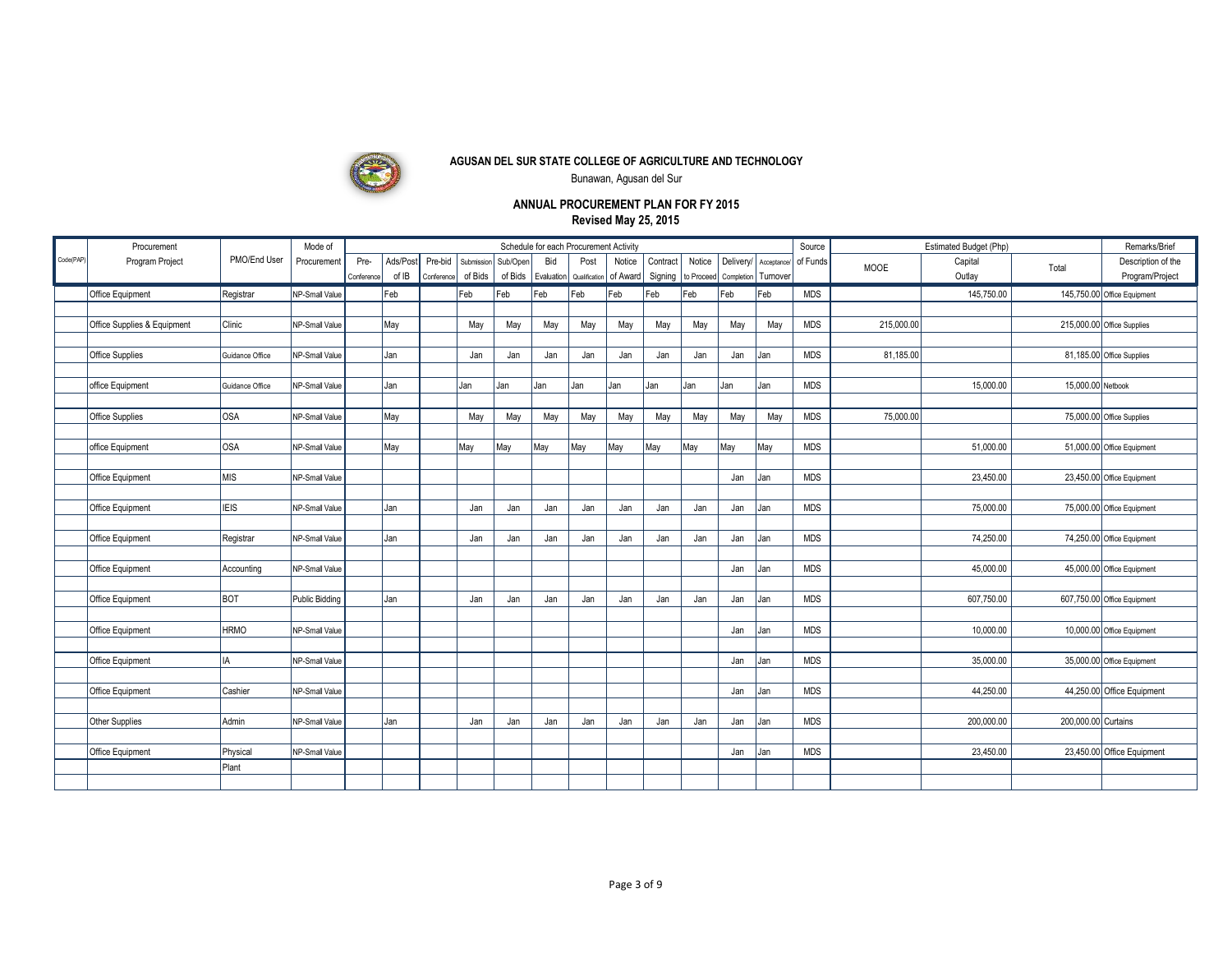

Bunawan, Agusan del Sur

|          | Procurement                   |              | Mode of               |                    |                   |                       |                       |                     |     | Schedule for each Procurement Activity    |        |                     |        |                                    |                        | Source     |             | Estimated Budget (Php) |       | Remarks/Brief                           |
|----------|-------------------------------|--------------|-----------------------|--------------------|-------------------|-----------------------|-----------------------|---------------------|-----|-------------------------------------------|--------|---------------------|--------|------------------------------------|------------------------|------------|-------------|------------------------|-------|-----------------------------------------|
| Code(PAP | Program Project               | PMO/End User | Procurement           | Pre-<br>Conference | Ads/Post<br>of IB | Pre-bid<br>Conference | Submission<br>of Bids | Sub/Open<br>of Bids | Bid | Post<br>Evaluation Qualification of Award | Notice | Contract<br>Signing | Notice | Deliverv/<br>to Proceed Completion | Acceptance/<br>Tumover | of Funds   | <b>MOOE</b> | Capital<br>Outlay      | Total | Description of the<br>Program/Project   |
|          | <b>Office Equipment</b>       | Research &   | NP-Small Value        |                    | Jan               |                       | Jan                   | Jan                 | Jan | Jan                                       | Jan    | Jan                 | Jan    | Jan                                | Jan                    | <b>MDS</b> |             | 91,900.00              |       | 91,900.00 Office Equipment              |
|          |                               | Extension    |                       |                    |                   |                       |                       |                     |     |                                           |        |                     |        |                                    |                        |            |             |                        |       |                                         |
|          |                               |              |                       |                    |                   |                       |                       |                     |     |                                           |        |                     |        |                                    |                        |            |             |                        |       |                                         |
|          | Supplies and Equipment        | Graduate     | NP-Small Value        |                    |                   |                       |                       |                     |     |                                           |        |                     |        | Jan                                | Jan                    | <b>MDS</b> | 6,950.0     | 36,950.00              |       | 43,900.00 Office Equipment              |
|          |                               | Studies      |                       |                    |                   |                       |                       |                     |     |                                           |        |                     |        |                                    |                        |            |             |                        |       |                                         |
|          |                               |              |                       |                    |                   |                       |                       |                     |     |                                           |        |                     |        |                                    |                        |            |             |                        |       |                                         |
|          | <b>Office Equipment</b>       | Admin        | NP-Small Value        |                    | Jan               |                       | Jan                   | Jan                 | Jan | Jan                                       | Jan    | Jan                 | Jan    | Jan                                | Jan                    | <b>MDS</b> |             | 150,000.00             |       | 150,000.00 Office Equipment             |
|          |                               |              |                       |                    |                   |                       |                       |                     |     |                                           |        |                     |        |                                    |                        |            |             |                        |       |                                         |
|          | Office Equipment              | <b>COC</b>   | NP-Small Value        |                    | Jan               |                       | Jan                   | Jan                 | Jan | Jan                                       | Jan    | Jan                 | Jan    | Jan                                | Jan                    | <b>MDS</b> |             | 200,000.00             |       | 200,000.00 Office Equipment             |
|          |                               |              |                       |                    |                   |                       |                       |                     |     |                                           |        |                     |        |                                    |                        |            |             |                        |       |                                         |
|          | Office Equipment              | Security     | NP-Small Value        |                    | Feb               |                       | Feb                   | Feb                 | Feb | Feb                                       | Feb    | Feb                 | Feb    | Feb                                | Feb                    | <b>MDS</b> | 23,590.0    | 184.000.00             |       | 207,590.00 Office Equipment             |
|          |                               | Services     |                       |                    |                   |                       |                       |                     |     |                                           |        |                     |        |                                    |                        |            |             |                        |       |                                         |
|          |                               |              |                       |                    |                   |                       |                       |                     |     |                                           |        |                     |        |                                    |                        |            |             |                        |       |                                         |
|          | Other Supplies & Materials    | Repair &     | <b>Public Bidding</b> |                    | Mar               | l Mar                 | Mar                   | Mar                 | Mar | Mar                                       | Mar    | Mar                 | Mar    | Mar                                | Mar                    | <b>MDS</b> |             | 2,575,000.00           |       | 2,575,000.00 Other Supplies & Materials |
|          |                               | Maintenance  |                       |                    |                   |                       |                       |                     |     |                                           |        |                     |        |                                    |                        |            |             |                        |       |                                         |
|          |                               |              |                       |                    |                   |                       |                       |                     |     |                                           |        |                     |        |                                    |                        |            |             |                        |       |                                         |
|          | Office Supplies               | <b>HRMO</b>  | No-Small Value        |                    |                   |                       |                       |                     |     |                                           |        |                     |        | Mar                                | Mar                    | <b>MDS</b> | 19,839.00   |                        |       | 19,839.00 Office Supplies               |
|          |                               |              |                       |                    |                   |                       |                       |                     |     |                                           |        |                     |        |                                    |                        |            |             |                        |       |                                         |
|          | <b>Construction Materials</b> | Physical     | NP-Small Value        |                    | Jan               |                       | Jan                   | Jan                 | Jan | Jan                                       | Jan    | Jan                 | Jan    | Jan                                | May                    | <b>MDS</b> |             | 750,000.00             |       | 750,000.00 Construction Materials       |
|          | of Foot Bridge                | Plant        |                       |                    |                   |                       |                       |                     |     |                                           |        |                     |        |                                    |                        |            |             |                        |       | of Foot Bridge                          |
|          |                               |              |                       |                    |                   |                       |                       |                     |     |                                           |        |                     |        |                                    |                        |            |             |                        |       |                                         |
|          | Rehabilitation of TLE Bldg.   | General      | NP-Small Value        |                    | Jan               |                       | Jan                   | Jan                 | Jan | Jan                                       | Jan    | Jan                 | Jan    | Jan                                | May                    | <b>MDS</b> |             | 150,000.00             |       | 150,000.00 Rehabilitation of TLE Bldg.  |
|          |                               | Services     |                       |                    |                   |                       |                       |                     |     |                                           |        |                     |        |                                    |                        |            |             |                        |       |                                         |
|          |                               |              |                       |                    |                   |                       |                       |                     |     |                                           |        |                     |        |                                    |                        |            |             |                        |       |                                         |
|          | Insurance and Advertising     | Supply       | NP-Small Value        |                    | Jan               |                       | Jan                   | Jan                 | Jan | Jan                                       | Jan    | Jan                 | Jan    | Jan                                | Jan                    | <b>MDS</b> | 310,000.0   |                        |       | 310,000.00 Insurance and Advertising    |
|          | Expenses & Taxes and          | Office       |                       |                    |                   |                       |                       |                     |     |                                           |        |                     |        |                                    |                        |            |             |                        |       | Expenses & Taxes and                    |
|          | Licenses                      |              |                       |                    |                   |                       |                       |                     |     |                                           |        |                     |        |                                    |                        |            |             |                        |       | icenses                                 |
|          |                               |              |                       |                    |                   |                       |                       |                     |     |                                           |        |                     |        |                                    |                        |            |             |                        |       |                                         |
|          | Accountable forms and         | Cashier      | NP-small Value        |                    | Jan               |                       | Jan                   | Jan                 | Jan | Jan                                       | Jan    | Jan                 | Jan    | Jan                                | Jan                    | <b>MDS</b> | 121,000.00  |                        |       | 121,000.00 Accountable forms and        |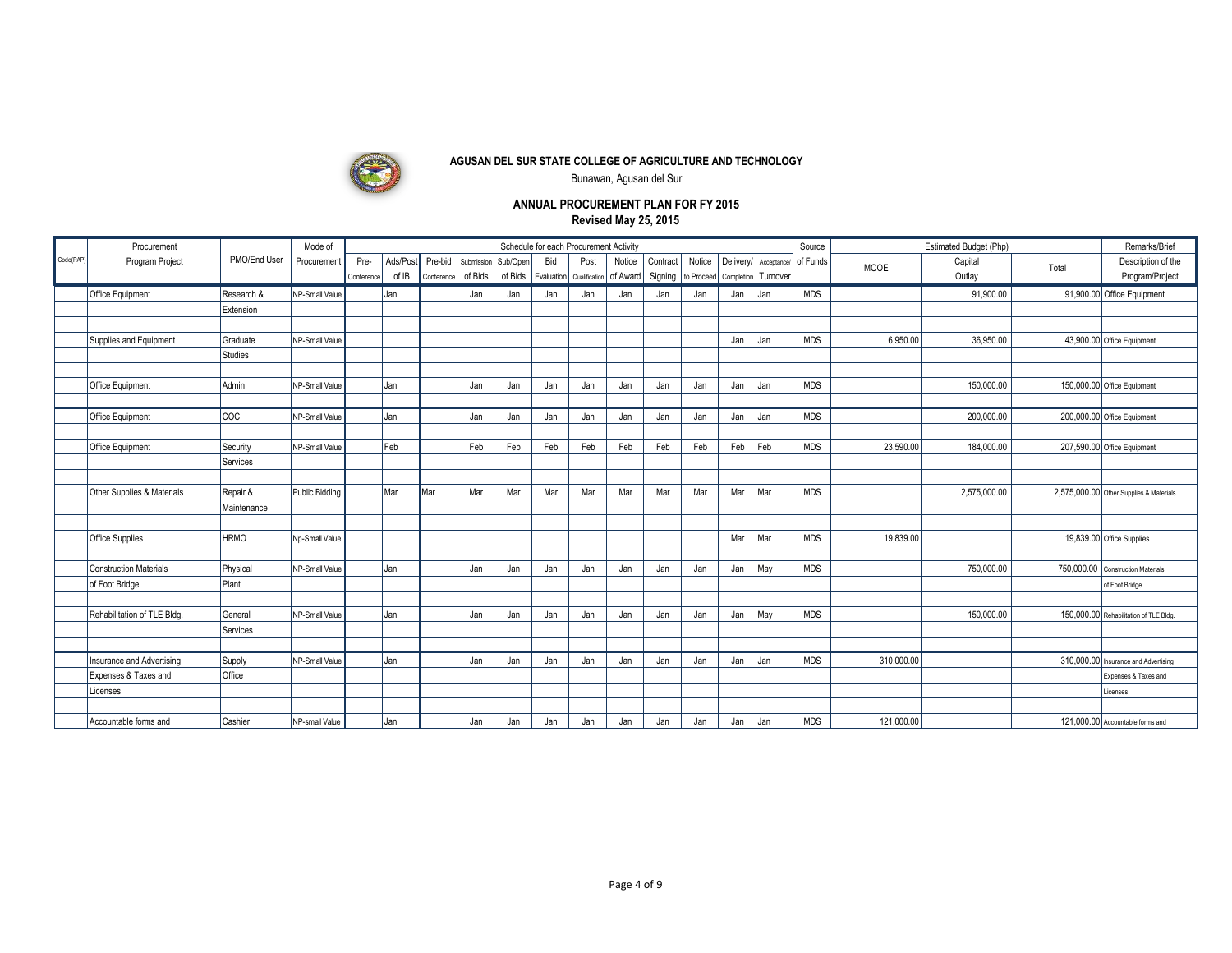

Bunawan, Agusan del Sur

|           | Procurement                        |                    | Mode of               |            |          |            |            |          |     | Schedule for each Procurement Activity |        |          |        |                                              |                      | Source     |             | Estimated Budget (Php) |              | Remarks/Brief                         |
|-----------|------------------------------------|--------------------|-----------------------|------------|----------|------------|------------|----------|-----|----------------------------------------|--------|----------|--------|----------------------------------------------|----------------------|------------|-------------|------------------------|--------------|---------------------------------------|
| Code(PAP) | Program Project                    | PMO/End User       | Procurement           | Pre-       | Ads/Post | Pre-bid    | Submission | Sub/Open | Bid | Post                                   | Notice | Contract | Notice | Delivery/                                    | Acceptance/ of Funds |            | <b>MOOE</b> | Capital                | Total        | Description of the                    |
|           |                                    |                    |                       | Conference | of IB    | Conference | of Bids    | of Bids  |     | Evaluation   Qualification   of Award  |        |          |        | Signing   to Proceed   Completion   Turnover |                      |            |             | Outlay                 |              | Program/Project                       |
|           | other office supplies and          |                    |                       |            |          |            |            |          |     |                                        |        |          |        |                                              |                      |            |             |                        |              | other office supplies and             |
|           | <b>Machinery Equipment</b>         |                    |                       |            |          |            |            |          |     |                                        |        |          |        |                                              |                      |            |             |                        |              | Machinery Equipment                   |
|           |                                    |                    |                       |            |          |            |            |          |     |                                        |        |          |        |                                              |                      |            |             |                        |              |                                       |
|           | Office Supplies                    | VP-admin           | NP-Small Value        |            |          |            |            |          |     |                                        |        |          |        | Jan                                          | Jan                  | <b>MDS</b> | 20,000.00   |                        |              | 20,000.00 Office Supplies             |
|           |                                    |                    |                       |            |          |            |            |          |     |                                        |        |          |        |                                              |                      |            |             |                        |              |                                       |
|           | Office Supplies                    | ESGP-PA            | NP-Small Value        |            |          |            |            |          |     |                                        |        |          |        | Jan                                          | Jan                  | <b>MDS</b> | 30,000.00   |                        |              | 30,000.00 Office Supplies             |
|           |                                    |                    |                       |            |          |            |            |          |     |                                        |        |          |        |                                              |                      |            |             |                        |              |                                       |
|           | Office Supplies                    | GAD                | NP-Small Value        |            |          |            |            |          |     |                                        |        |          |        | Jan                                          | Jan                  | <b>MDS</b> | 30,000.00   |                        |              | 30,000.00 Office Supplies             |
|           |                                    |                    |                       |            |          |            |            |          |     |                                        |        |          |        |                                              |                      |            |             |                        |              |                                       |
|           | Supplies & Materials for           | Socio-cultural     | NP-Small Value Jan    |            | Jan      | Jan        | Jan        | Jan      | Jan | Jan                                    | Jan    | Jan      | Jan    | Jan                                          | Jan                  | <b>MDS</b> | 100,350.00  |                        | 100,350.00   |                                       |
|           | Employees Sports and               |                    |                       |            |          |            |            |          |     |                                        |        |          |        |                                              |                      |            |             |                        |              |                                       |
|           | Socio- cultural Affairs            |                    |                       |            |          |            |            |          |     |                                        |        |          |        |                                              |                      |            |             |                        |              |                                       |
|           |                                    |                    |                       |            |          |            |            |          |     |                                        |        |          |        |                                              |                      |            |             |                        |              |                                       |
|           | Office Supplies                    | Newsletter         | NP-Small Value        |            |          |            |            |          |     |                                        |        |          |        | Jan                                          | Jan                  | <b>MDS</b> | 30,000.00   |                        |              | 30,000.00 Office Supplies             |
|           |                                    |                    |                       |            |          |            |            |          |     |                                        |        |          |        |                                              |                      |            |             |                        |              |                                       |
|           | Office Supplies                    | Committee          | NP-Small Value        |            |          |            |            |          |     |                                        |        |          |        | Jan                                          | Jan                  | <b>MDS</b> | 20,000.0    |                        |              | 20,000.00 Office Supplies             |
|           |                                    | lon<br>Scholarship |                       |            |          |            |            |          |     |                                        |        |          |        |                                              |                      |            |             |                        |              |                                       |
|           |                                    |                    |                       |            |          |            |            |          |     |                                        |        |          |        |                                              |                      |            |             |                        |              |                                       |
|           | Construction of ASSCAT             | Physical           | Public Bidding        |            | Jan      | Jan        | Jan        | Jan      | Jan | Jan                                    | Jan    | Jan      | Jan    | Jan                                          | May                  | <b>MDS</b> |             | 6,420,000.00           |              | 6,420,000.00 Rehabilitation of ASSCAT |
|           | <b>Gymnasium Phase II</b>          | Plant              |                       |            |          |            |            |          |     |                                        |        |          |        |                                              |                      |            |             |                        |              | Gymnasium Phase II                    |
|           |                                    |                    |                       |            |          |            |            |          |     |                                        |        |          |        |                                              |                      |            |             |                        |              |                                       |
|           | Furniture, Fixtures, Office        | Admin              | <b>Public Bidding</b> |            | Jan      | Jan        | Jan        | Jan      | Jan | Jan                                    | Jan    | Jan      | Jan    | Jan                                          | Jan                  | MDS-GAA    |             | 1,632,000.00           | 1,632,000.00 | Office Equipment                      |
|           | Equipment and Others               |                    |                       |            |          |            |            |          |     |                                        |        |          |        |                                              |                      |            |             |                        |              |                                       |
|           |                                    |                    |                       |            |          |            |            |          |     |                                        |        |          |        |                                              |                      |            |             |                        |              |                                       |
|           |                                    |                    |                       |            |          |            |            |          |     |                                        |        |          |        |                                              |                      |            |             |                        |              |                                       |
|           | Construction 1- Storey             | Physical           | <b>Public Bidding</b> |            | Jan      | Jan        | Jan        | Jan      | Jan | Jan                                    | Jan    | Jan      | Jan    | Jan                                          | Jan                  | MDS-GAA    |             | 3,599,994.92           |              | 3,599,994.92 Construction 1- Storey   |
|           | Science Laboratory Bldg.           | Plant              |                       |            |          |            |            |          |     |                                        |        |          |        |                                              |                      |            |             |                        |              | Science Laboratory Bldg.              |
|           |                                    |                    |                       |            |          |            |            |          |     |                                        |        |          |        |                                              |                      |            |             |                        |              |                                       |
|           | Ofice Equipment                    | <b>ESGP-PA</b>     | <b>Public Bidding</b> |            | Feb      | Feb        | Feb        | Feb      | Feb | Feb                                    | Feb    | Feb      | Feb    | Feb                                          | Feb                  | MDS-GAA    |             | 845,500                |              | 845,500.00 Office Equipment           |
|           |                                    |                    |                       |            |          |            |            |          |     |                                        |        |          |        |                                              |                      |            |             |                        |              |                                       |
|           | <b>Biology Laboratory Supplies</b> | Biology            | Public Bidding        |            | Apr      | Apr        | Apr        | Apr      | Apr | Apr                                    | Apr    | Apr      | Apr    | Apr                                          | Apr                  | MDS-GAA    |             | 1.789.000.00           |              | 1,789,000.00 Biology Laboratory       |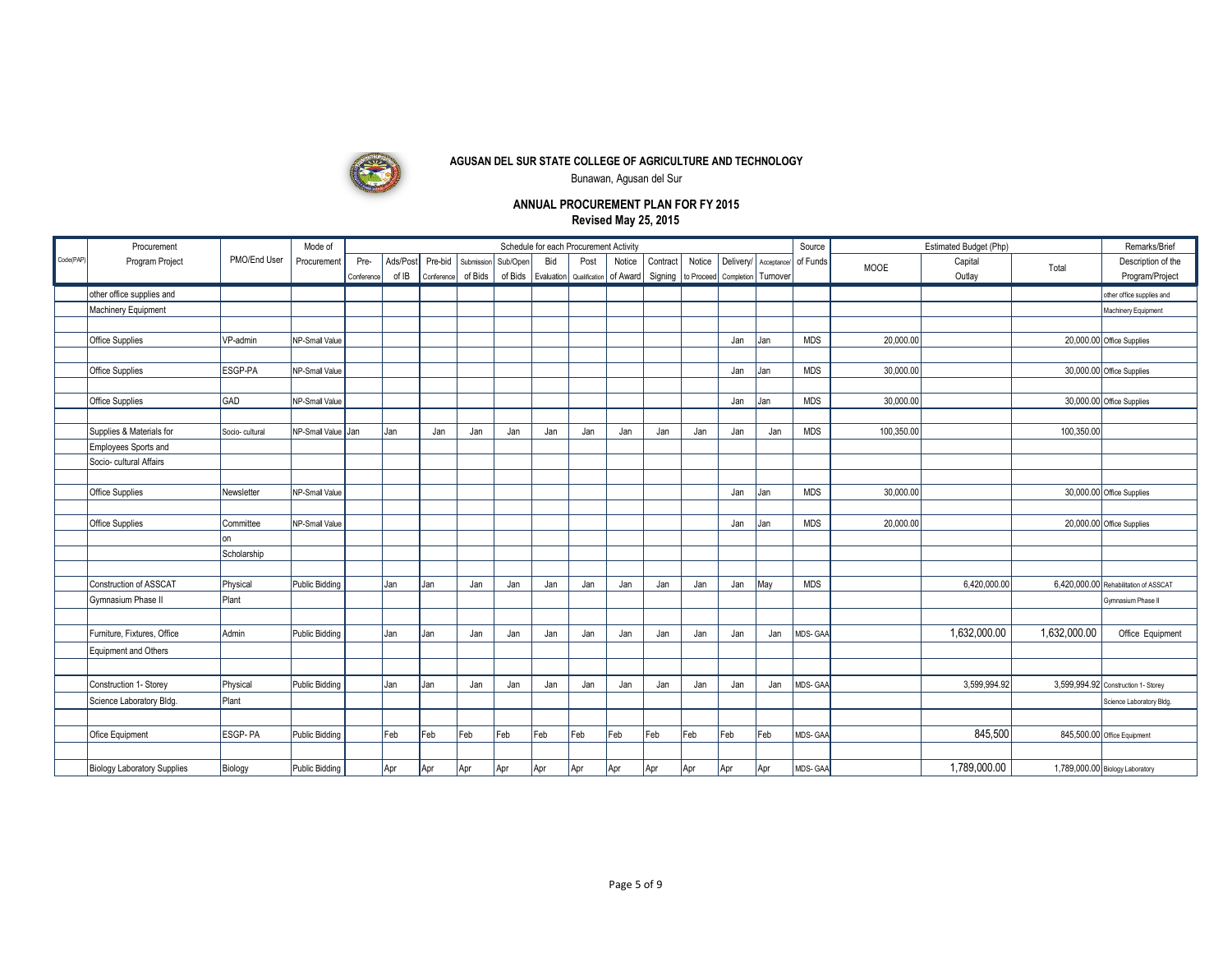

Bunawan, Agusan del Sur

|           |                            |               |                       |            |          |            |            |          |     |                                        |                                                           |          |        |                       |                 |                      |              |                        |               | Remarks/Brief                         |
|-----------|----------------------------|---------------|-----------------------|------------|----------|------------|------------|----------|-----|----------------------------------------|-----------------------------------------------------------|----------|--------|-----------------------|-----------------|----------------------|--------------|------------------------|---------------|---------------------------------------|
|           | Procurement                |               | Mode of               |            |          |            |            |          |     | Schedule for each Procurement Activity |                                                           |          |        |                       |                 | Source               |              | Estimated Budget (Php) |               |                                       |
| Code(PAP) | Program Project            | PMO/End User  | Procurement           | Pre-       | Ads/Post | Pre-bid    | Submission | Sub/Open | Bid | Post                                   | Notice                                                    | Contract | Notice | Delivery/             |                 | Acceptance/ of Funds | MOOE         | Capital                | Total         | Description of the                    |
|           |                            |               |                       | Conference | of IB    | Conference | of Bids    |          |     |                                        | of Bids   Evaluation   Qualification   of Award   Signing |          |        | to Proceed Completion | Turnover        |                      |              | Outlay                 |               | Program/Project                       |
|           | and Equipment              | Laboratory    |                       |            |          |            |            |          |     |                                        |                                                           |          |        |                       |                 |                      |              |                        |               | and Equipment                         |
|           |                            |               |                       |            |          |            |            |          |     |                                        |                                                           |          |        |                       |                 |                      |              |                        |               |                                       |
|           | Sub-total                  |               |                       |            |          |            |            |          |     |                                        |                                                           |          |        |                       |                 |                      | 4,174,592.80 | 28,774,828.86          | 32,949,421.66 |                                       |
|           |                            |               |                       |            |          |            |            |          |     |                                        |                                                           |          |        |                       |                 |                      |              |                        |               |                                       |
|           | Other Supplies & Materials | Sports and    | Public Bidding        |            | Jan      |            | Jan        | Jan      | Jan | Jan                                    | Jan                                                       | Jan      | Jan    | Jan                   | Jan             | STF                  | 770,000.00   |                        |               | 770,000.00 Other Supplies & Materials |
|           |                            | Socio         |                       |            |          |            |            |          |     |                                        |                                                           |          |        |                       |                 |                      |              |                        |               |                                       |
|           |                            | Cultural      |                       |            |          |            |            |          |     |                                        |                                                           |          |        |                       |                 |                      |              |                        |               |                                       |
|           |                            | Affairs       |                       |            |          |            |            |          |     |                                        |                                                           |          |        |                       |                 |                      |              |                        |               |                                       |
|           |                            |               |                       |            |          |            |            |          |     |                                        |                                                           |          |        |                       |                 |                      |              |                        |               |                                       |
|           | Fuel, Oil and Lubricants   | Supply Office | public Bidding        |            | Jan-Dec  | Jan        | Jan        | Jan      | Jan | Jan                                    | Jan                                                       | Jan      | Jan    |                       | Jan-Dec Jan-Dec | STF                  | 1,000,000.00 |                        |               | 1,000,000.00 Fuel, Oil and Lubricants |
|           |                            |               |                       |            |          |            |            |          |     |                                        |                                                           |          |        |                       |                 |                      |              |                        |               |                                       |
|           |                            |               |                       |            |          |            |            |          |     |                                        |                                                           |          |        |                       |                 |                      |              |                        |               |                                       |
|           | Construction of Study      | Physical      | NP-Small Value        |            | Jan      |            | Jan        | Jan      | Jan | Jan                                    | Jan                                                       | Jan      | Jan    | Jan                   | May             | <b>STF</b>           |              | 236,964.42             |               | 236,964.42 Construction of Study      |
|           | Center                     | Plant         |                       |            |          |            |            |          |     |                                        |                                                           |          |        |                       |                 |                      |              |                        |               | Center                                |
|           |                            |               |                       |            |          |            |            |          |     |                                        |                                                           |          |        |                       |                 |                      |              |                        |               |                                       |
|           | Construction of Comfort    | Physical      | NP-Small Value        |            | Jan      |            | Jan        | Jan      | Jan | Jan                                    | Jan                                                       | Jan      | Jan    | Jan                   | May             | STF                  |              | 221,681.04             |               | 221,681.04 Construction of Comfort    |
|           | Rooms                      | Plant         |                       |            |          |            |            |          |     |                                        |                                                           |          |        |                       |                 |                      |              |                        |               | Rooms                                 |
|           |                            |               |                       |            |          |            |            |          |     |                                        |                                                           |          |        |                       |                 |                      |              |                        |               |                                       |
|           | Blue book & Test Paper     | Reproduction  | NP-Small Value        |            | Jan      | Jan        | Jan        | Jan      | Jan | Jan                                    | Jan                                                       | Jan      | Jan    | Jan                   | Jan             | STF                  | 182,678.00   |                        |               | 182,678.00 Blue book & Test Paper     |
|           | Reproduction               |               |                       |            |          |            |            |          |     |                                        |                                                           |          |        |                       |                 |                      |              |                        |               | Reproduction                          |
|           |                            |               |                       |            |          |            |            |          |     |                                        |                                                           |          |        |                       |                 |                      |              |                        |               |                                       |
|           |                            |               |                       |            |          |            |            |          |     |                                        |                                                           |          |        |                       |                 |                      |              |                        |               |                                       |
|           | <b>ASSCAT Audio System</b> | <b>I</b> ICT  | NP-Small Value        |            | Jan      | Jan        | Jan        | Jan      | Jan | Jan                                    | Jan                                                       | Jan      | Jan    | Jan                   | Jan             | STF                  |              | 375,980.00             | 375,980.00    | ASSCAT Audio System                   |
|           |                            |               |                       |            |          |            |            |          |     |                                        |                                                           |          |        |                       |                 |                      |              |                        |               |                                       |
|           | Canopy New Admin Bldg.     | Physical      | Public Bidding        |            | Jan      | Jan        | Jan        | Jan      | Jan | Jan                                    | Jan                                                       | Jan      | Jan    | Jan                   | Jan             | <b>STF</b>           |              | 360.000.00             | 360,000.00    |                                       |
|           |                            | Plant         |                       |            |          |            |            |          |     |                                        |                                                           |          |        |                       |                 |                      |              |                        |               |                                       |
|           |                            |               |                       |            |          |            |            |          |     |                                        |                                                           |          |        |                       |                 |                      |              |                        |               |                                       |
|           | Covered walk w/ Post and   | Physical      | <b>Public Bidding</b> |            | Jan      | Jan        | Jan        | Jan      | Jan | Jan                                    | Jan                                                       | Jan      | Jan    | Jan                   | Jan             | STF                  |              | 610,000.00             | 610,000.00    |                                       |
|           | Roofing                    | Plant         |                       |            |          |            |            |          |     |                                        |                                                           |          |        |                       |                 |                      |              |                        |               |                                       |
|           |                            |               |                       |            |          |            |            |          |     |                                        |                                                           |          |        |                       |                 |                      |              |                        |               |                                       |
|           | Purchase of Books          | Library       | NP-Small Value        |            | Aug      | Aug        |            |          |     | Aug                                    | Aug                                                       | Aug      | Aug    | Aug                   | Aug             | <b>STF</b>           |              | 440.892.50             | 440,892.50    |                                       |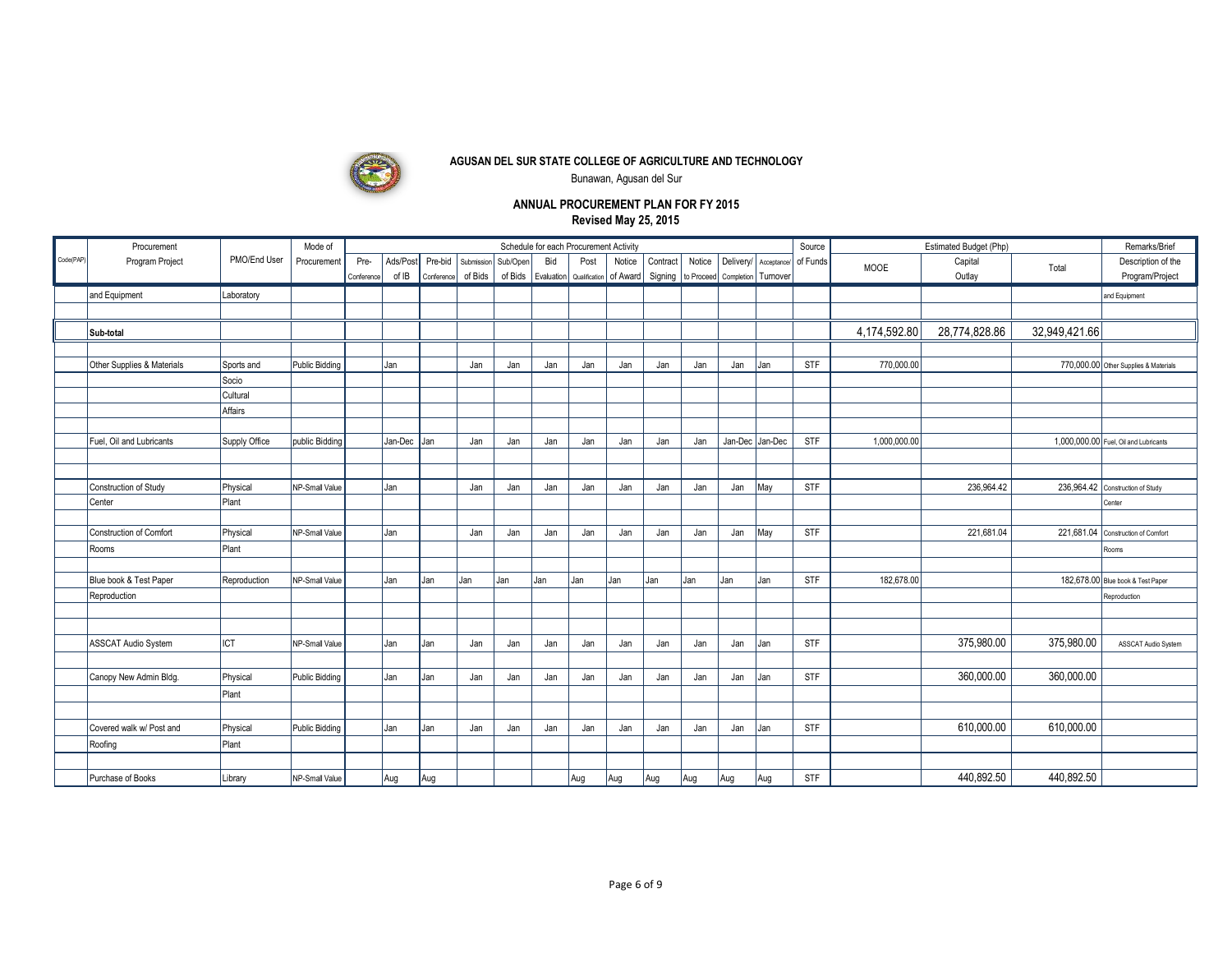

Bunawan, Agusan del Sur

|           | Procurement                                                 |              | Mode of        |            |         |            |            |          |     | Schedule for each Procurement Activity |        |          |        |                                    |                      | Source    |              | Estimated Budget (Php) |              | Remarks/Brief                            |
|-----------|-------------------------------------------------------------|--------------|----------------|------------|---------|------------|------------|----------|-----|----------------------------------------|--------|----------|--------|------------------------------------|----------------------|-----------|--------------|------------------------|--------------|------------------------------------------|
| Code(PAP) | Program Project                                             | PMO/End User | Procurement    | Pre-       | Ads/Pos | Pre-bid    | Submission | Sub/Open | Bid | Post                                   | Notice | Contract | Notice | Deliverv/                          | Acceptance/ of Funds |           | <b>MOOE</b>  | Capital                | Total        | Description of the                       |
|           |                                                             |              |                | Conference | of IB   | Conference | of Bids    | of Bids  |     | Evaluation Qualification of Award      |        | Signing  |        | to Proceed   Completion   Turnover |                      |           |              | Outlay                 |              | Program/Project                          |
|           |                                                             |              |                |            |         |            |            |          |     |                                        |        |          |        |                                    |                      |           |              |                        |              |                                          |
|           | Sub-total                                                   |              |                |            |         |            |            |          |     |                                        |        |          |        |                                    |                      |           | 1,952,678.00 | 2,245,517.96           | 4,198,195.96 |                                          |
|           |                                                             |              |                |            |         |            |            |          |     |                                        |        |          |        |                                    |                      |           |              |                        |              |                                          |
|           | Other Supplies & Materials                                  | Swine        | NP-Small Value |            | Jan     |            | Jan        | Jan      | Jan | Jan                                    | Jan    | Jan      | Jan    | Jan                                | Jan                  | <b>RF</b> | 356,007.90   |                        |              | 356,007.90 Other Supplies & Materials    |
|           |                                                             | Production   |                |            |         |            |            |          |     |                                        |        |          |        |                                    |                      |           |              |                        |              |                                          |
|           |                                                             |              |                |            |         |            |            |          |     |                                        |        |          |        |                                    |                      |           |              |                        |              |                                          |
|           | Other Supplies & Materials                                  | Aquaculture  | NP-Small Value |            |         |            |            |          |     |                                        |        |          |        | Jan                                | Jan                  | <b>RF</b> | 36,340.0     |                        |              | 36,340.00 Other Supplies & Materials     |
|           |                                                             |              |                |            |         |            |            |          |     |                                        |        |          |        |                                    |                      |           |              |                        |              |                                          |
|           | Other Supplies & Materials                                  | Poultry      | NP-Small Value |            | Mar     |            | Mar        | Mar      | Mar | Mar                                    | Mar    | Mar      | Mar    | Mar                                | hil                  | <b>RF</b> | 322,110.00   |                        |              | 322,110.00 Other Supplies & Materials    |
|           |                                                             | Project      |                |            |         |            |            |          |     |                                        |        |          |        |                                    |                      |           |              |                        |              |                                          |
|           | Sub-total                                                   |              |                |            |         |            |            |          |     |                                        |        |          |        |                                    |                      |           | 714,457.90   |                        | 714,457.90   |                                          |
|           |                                                             |              |                |            |         |            |            |          |     |                                        |        |          |        |                                    |                      |           |              |                        |              |                                          |
|           | Other Supplies & Materials                                  | PTCL         | NP-Small Value |            | Jan     |            | Jan        | Jan      | Jan | Jan                                    | Jan    | Jan      | Jan    | Jan                                | Jan                  | FF        | 73,400.00    |                        |              | 73,400.00 Other Supplies & Materials     |
|           |                                                             |              |                |            |         |            |            |          |     |                                        |        |          |        |                                    |                      |           |              |                        |              |                                          |
|           | Office Equipment, Furniture                                 | <b>ICT</b>   | Public Bidding |            | Jan     | Jan        | Jan        | Jan      | Jan | Jan                                    | Jan    | Jan      | Jan    | Jan                                | Jan                  | FF        |              | 3,490,000.00           |              | 3,490,000.00 Office Equipment, Furniture |
|           | & Fixtures, Office Supplies                                 |              |                |            |         |            |            |          |     |                                        |        |          |        |                                    |                      |           |              |                        |              | & Fixtures, Office Supplies              |
|           | and MIS Facilities                                          |              |                |            |         |            |            |          |     |                                        |        |          |        |                                    |                      |           |              |                        |              | and MIS Facilities                       |
|           |                                                             |              |                |            |         |            |            |          |     |                                        |        |          |        |                                    |                      |           |              |                        |              |                                          |
|           | <b>DLP Projector</b>                                        | <b>ICT</b>   | NP-Small Value |            | Jan     | Jan        | Jan        | Jan      | Jan | Jan                                    | Jan    | Jan      | Jan    | Jan                                | Jan                  | FF        |              | 50,000.00              |              | 50,000.00 DLP Projector                  |
|           |                                                             |              |                |            |         |            |            |          |     |                                        |        |          |        |                                    |                      |           |              |                        |              |                                          |
|           | Computer System                                             | IICT         | Public Bidding |            | Jan     | Jan        | Jan        | Jan      | Jan | Jan                                    | Jan    | Jan      | Jan    | Jan                                | Jan                  | FF        |              | 760,000.00             |              | 760,000.00 Computer System               |
|           |                                                             |              |                |            |         |            |            |          |     |                                        |        |          |        |                                    |                      |           |              |                        |              |                                          |
|           |                                                             |              |                |            |         |            |            |          |     |                                        |        |          |        |                                    |                      |           |              |                        |              |                                          |
|           | Chemistry and Physical laboratory<br>Supplies and Equipment | IE           | NP-Small Value |            | Nov     |            |            | Nov      |     |                                        | Nov    | Nov      | Nov    | Nov                                | Nov                  | FF        | 6,200.00     | 95.300.00              | 101,500.00   |                                          |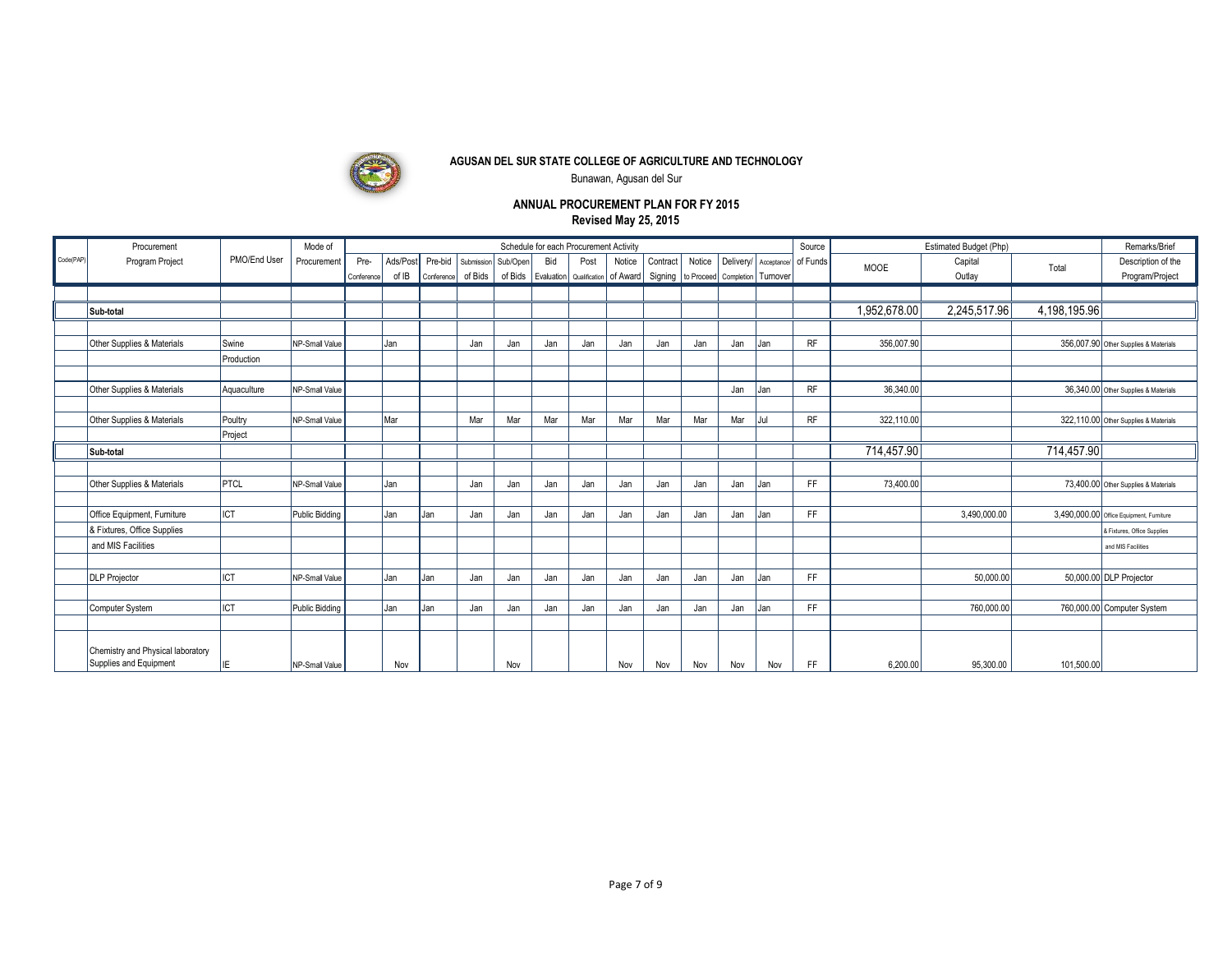

Bunawan, Agusan del Sur

|           | Procurement                                          |                    | Mode of        |            |          |            |                     |     | Schedule for each Procurement Activity |      |        |                                                           |        |                                  |     | Source               |              | Estimated Budget (Php) |              | Remarks/Brief                           |
|-----------|------------------------------------------------------|--------------------|----------------|------------|----------|------------|---------------------|-----|----------------------------------------|------|--------|-----------------------------------------------------------|--------|----------------------------------|-----|----------------------|--------------|------------------------|--------------|-----------------------------------------|
| Code(PAP) | Program Project                                      | PMO/End User       | Procurement    | Pre-       | Ads/Post | Pre-bid    | Submission Sub/Open |     | Bid                                    | Post | Notice | Contract                                                  | Notice | Delivery/                        |     | Acceptance/ of Funds | <b>MOOE</b>  | Capital                | Total        | Description of the                      |
|           |                                                      |                    |                | Conference | of IB    | Conference | of Bids             |     |                                        |      |        | of Bids   Evaluation   Qualification   of Award   Signing |        | to Proceed Completion   Turnover |     |                      |              | Outlay                 |              | Program/Project                         |
|           |                                                      |                    |                |            |          |            |                     |     |                                        |      |        |                                                           |        |                                  |     |                      |              |                        |              | Computer System                         |
|           |                                                      |                    |                |            |          |            |                     |     |                                        |      |        |                                                           |        |                                  |     |                      |              |                        |              |                                         |
|           | Biology and TLE Laboratory<br>Supplies and Equipment |                    |                |            |          |            |                     |     |                                        |      |        |                                                           |        |                                  |     |                      |              |                        |              |                                         |
|           |                                                      | IE.                | NP-Small Value |            | Nov      |            |                     | Nov |                                        |      | Nov    | Nov                                                       | Nov    | Nov                              | Nov | FF                   | 832.00       | 230,275.31             | 231,107.31   |                                         |
|           |                                                      |                    |                |            |          |            |                     |     |                                        |      |        |                                                           |        |                                  |     |                      |              |                        |              |                                         |
|           | Sub-total                                            |                    |                |            |          |            |                     |     |                                        |      |        |                                                           |        |                                  |     |                      | 80,432.00    | 4,625,575.31           | 4,706,007.31 |                                         |
|           |                                                      |                    |                |            |          |            |                     |     |                                        |      |        |                                                           |        |                                  |     |                      |              |                        |              |                                         |
|           |                                                      |                    |                |            |          |            |                     |     |                                        |      |        |                                                           |        |                                  |     |                      |              |                        |              |                                         |
|           | Other Supplies & Materials                           | Commercial         | Public Bidding |            | Jan      | Jan        | Jan                 | Jan | Jan                                    | Jan  | Jan    | Jan                                                       | Jan    | Jan                              | Jan | <b>IGP</b>           | 2,504,788.00 |                        |              | 2,504,788.00 Other Supplies & Materials |
|           |                                                      | Rice<br>Production |                |            |          |            |                     |     |                                        |      |        |                                                           |        |                                  |     |                      |              |                        |              |                                         |
|           |                                                      |                    |                |            |          |            |                     |     |                                        |      |        |                                                           |        |                                  |     |                      |              |                        |              |                                         |
|           | Other Supplies & Materials                           | Rubber             | NP-Small Value |            | Jan      |            | Jan                 | Jan | Jan                                    | Jan  | Jan    | Jan                                                       | Jan    | Jan                              | Jan | <b>IGP</b>           | 335,698.00   |                        |              | 335,698.00 Other Supplies & Materials   |
|           |                                                      | Production         |                |            |          |            |                     |     |                                        |      |        |                                                           |        |                                  |     |                      |              |                        |              |                                         |
|           |                                                      |                    |                |            |          |            |                     |     |                                        |      |        |                                                           |        |                                  |     |                      |              |                        |              |                                         |
|           |                                                      |                    |                |            |          |            |                     |     |                                        |      |        |                                                           |        |                                  |     |                      |              |                        |              |                                         |
|           | Other Supplies & Materials                           | Ecological         | NP-Small Value |            | Jan      |            | Jan                 | Jan | Jan                                    | Jan  | Jan    | Jan                                                       | Jan    | Jan                              | Jan | <b>IGP</b>           | 221,411.00   |                        |              | 221,411.00 Other Supplies & Materials   |
|           |                                                      | Rice               |                |            |          |            |                     |     |                                        |      |        |                                                           |        |                                  |     |                      |              |                        |              |                                         |
|           |                                                      | Production         |                |            |          |            |                     |     |                                        |      |        |                                                           |        |                                  |     |                      |              |                        |              |                                         |
|           |                                                      |                    |                |            |          |            |                     |     |                                        |      |        |                                                           |        |                                  |     |                      |              |                        |              |                                         |
|           | Other Supplies & Materials                           | Coconut            | NP-Small Value |            |          |            |                     |     |                                        |      |        |                                                           |        | Jan                              | Jan | <b>IGP</b>           | 33,000.00    |                        |              | 33,000.00 Other Supplies & Materials    |
|           |                                                      | Production         |                |            |          |            |                     |     |                                        |      |        |                                                           |        |                                  |     |                      |              |                        |              |                                         |
|           |                                                      |                    |                |            |          |            |                     |     |                                        |      |        |                                                           |        |                                  |     |                      |              |                        |              |                                         |
|           | Other Supplies & Materials                           | Corn               | NP-Small Value |            | Jan      |            | Jan                 | Jan | Jan                                    | Jan  | Jan    | Jan                                                       | Jan    | Jan                              | Jan | <b>IGP</b>           | 489,600.00   |                        |              | 489,600.00 Other Supplies & Materials   |
|           |                                                      | Production         |                |            |          |            |                     |     |                                        |      |        |                                                           |        |                                  |     |                      |              |                        |              |                                         |
|           |                                                      |                    |                |            |          |            |                     |     |                                        |      |        |                                                           |        |                                  |     |                      |              |                        |              |                                         |